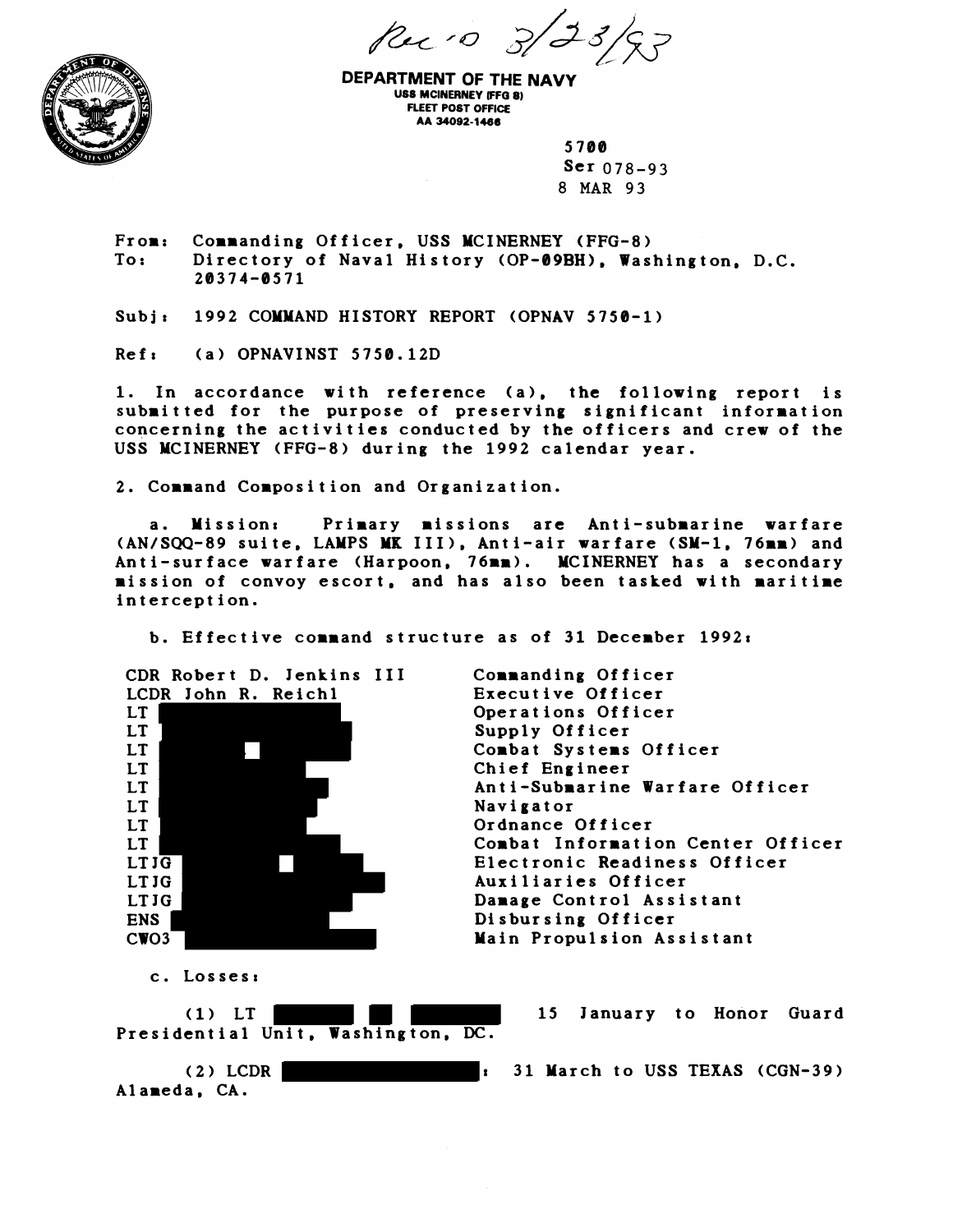Subj: 1992 COMMAND HISTORY REPORT (OPNAV 5750-1) (3) LT  $\qquad \qquad : \qquad 22$  April to Fleet Material Supply Office, Long Beach, CA. (4) LCDR 26 June to Commander in Chief, U.S. Atlantic Fleet, Norfolk, VA. (5) CW04 26 June to Commander Recruiting Training Command, Orlando, FL. (6) LCDR : 20 July to Aviation Supply Officer, Philadelphia, PA. (7) LTJG 13 August to Student Post Graduate School, Monterey, CA. (8) CDR Clarence E. Hill: 04 September to Commander SIXTHFLT, Gaeta, Italy. (9) LT 02 October to USS MOBILE BAY (CG-53) in Honshu Yokosuka, Japan. **(10)** LCDR : 07 October to Surface Warfare Development Center, Washington, **DC.**  d. Gains: 28 February from Surface Warfare Schools Command, Newport, RI. (2) ENS : 13 March from Naval Supply School Command, Athens, GA. (3) LCDR John R. Reichlt 15 June from Commander Destroyer Squadron 25. **(4)** LT : 28 September from Navy Post Graduate School, Monterey, CA. (5) CW03 29 May from Service Intermediate Maintenance Activity, Mayport, FL. 3. Chronological Order of Events 22 - 23 Jan Underway in JAXOPAREA for Deck Landing Quals.<br>24 - 27 Feb Underway in JAXOPAREA for Space Shuttle Launch. Underway in JAXOPAREA for Space Shuttle Launch.

 $2<sup>1</sup>$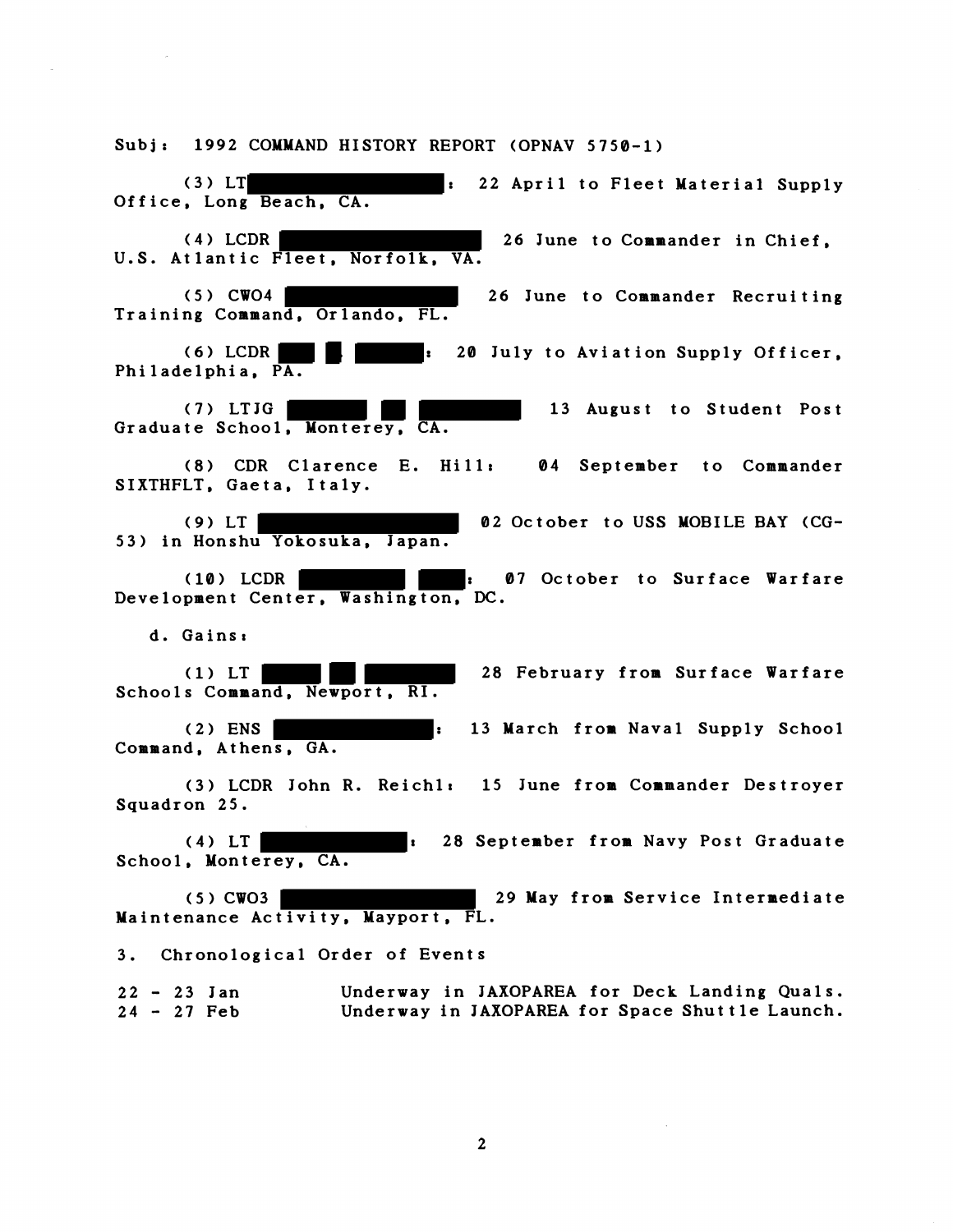## Subjr **1992** COMMAND HISTORY REPORT (OPNAV **5750-1)**

| $09 - 13$ Mar                     | Completed Training Readiness Assessment.       |
|-----------------------------------|------------------------------------------------|
| 19 Mar - $06$ Apr                 | Underway to Guantanamo Bay, Cuba for Limited   |
|                                   | Team Training.                                 |
| $18 - 22$ May                     | Underway JAXOPAREA for OPPE Preparations.      |
| $26 - 29$ May                     | Underway JAXOPAREA for OPPE Preparations.      |
| $01 - 03$ Jun                     |                                                |
| $09 - 11$ Jun                     | Underway JAXOPAREA for OPPE Preparations.      |
|                                   | Operational Propulsion Plant Examination.      |
| $11 - 22$ Jun                     | Inport Mayport conducting INSURV Preparations. |
| $22 - 26$ Jun                     | Completed Board of Inspection and Survey.      |
| $17 - 20$ Jul                     | Underway JAXOPAREA conducting Week One Workups |
|                                   | with HSL 42 Det 8.                             |
| 21 Jul                            | Underway with USS JOHN F KENNEDY Battle Group  |
|                                   | for COMTUEX - Puerto Rican OPAREA.             |
| $21 - 26$ Jul                     | Conducted Tail Proficiency Training portion of |
|                                   | COMTUEX.                                       |
| $26 - 30$ Jul                     | Conducted<br>Independent Training portion of   |
|                                   | COMTUEX.                                       |
| $30 - 31$ Jul                     | Port Visit - Roosevelt Roads, Puerto Rico.     |
| $31$ Jul - 09 Aug                 | Conducted Coordinated Battle Group Training    |
|                                   | portion of COMTUEX.                            |
| $09 \text{ Aug} - 10 \text{ Aug}$ | Transit to Mayport; completed Combat Systems   |
|                                   | Assist Inspection.                             |
| $24 - 28$ Aug                     | Completed Integrated Support Assessment.       |
| $28$ Aug                          | Hosted COMDESRON EIGHT Change of Command       |
|                                   | Ceremony.                                      |
| 04 Sep                            | MCINERNEY Change of Command Ceremony - CDR R.  |
|                                   | D. Jenkins III relieves CDR C. E. Hill.        |
| $09 - 18$ Sep                     | Conducted FLEETEX with USS JOHN F KENNEDY      |
|                                   | Battle Group - VACAPES OPAREA.                 |
| $21 - 21$ Sep                     | Harpoon Tactical Qual Assist Visit.            |
| 24 Sep                            | Completed Harpoon Tactical Qualification.      |
| $24$ Sep - 07 Oct                 | Pre-deployment leave and upkeep period.        |
| 07 Oct                            | Underway, MED 1-93 deployment                  |
| 18 Oct                            | Transit Straits of Gibraltar.                  |
| 24 Oct                            | Transit Suez Canal.                            |
| 25 Oct                            | On station in the North Red Sea, conducting    |
|                                   | Maritime Interception Operations. Conducted    |
|                                   | first Boarding Operation.                      |
| $04 - 06$ Nov                     | Port visit - Hurghada, Egypt.                  |
| $07 - 13$ Nov                     | Maritime Interception Operations, North Red    |
|                                   | Sea.                                           |
| $14 - 19$ Nov                     | Operation Indigo Serpent with Royal Saudi Navy |
|                                   | (HMS TAIF).                                    |
| $14 - 15$ Nov                     | Port visit - Jeddah, Saudi Arabia.             |
| $17 - 19$ Nov                     | Port visit - Jeddah, Saudi Arabia.             |
| $20 - 25$ Nov                     | Maritime Interception Operations, North Red    |
|                                   | Sea.                                           |
| $26 - 27$ Nov                     | Port visit - Hurghada, Egypt (Thanksgiving)    |
| $28 - 31$ Nov                     | Maritime Interception Operations, North Red    |
|                                   |                                                |
|                                   | Sea.                                           |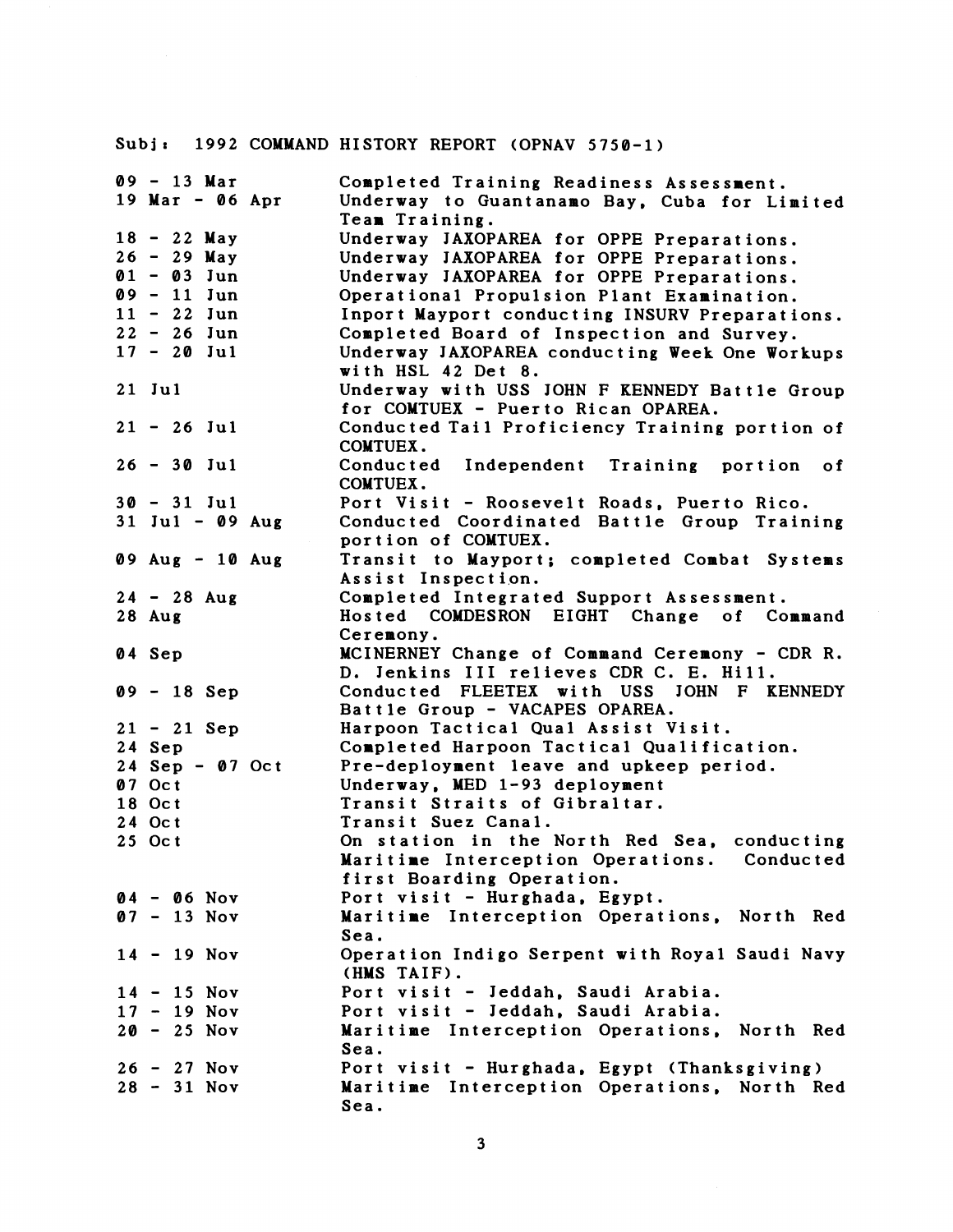Subj: 1992 COMMAND HISTORY REPORT (OPNAV 5750-1)

| $01 - 07$ Dec<br>$08 - 09$ Dec | Port visit - Hurghada, Egypt.<br>Conducted Exercise Infinite Shadow with Royal<br>Jordanian Naval Force. |
|--------------------------------|----------------------------------------------------------------------------------------------------------|
| $10 - 12$ Dec                  | Maritime Interception Operations, North Red<br>Sea.                                                      |
| $13 - 15$ Dec                  | Port visit - Hurghada, Egypt.                                                                            |
| $16 - 23$ Dec                  | Maritime Interception Operations, North Red<br>Sea.                                                      |
| $24 - 25$ Dec                  | Port visit - Hurghada, Egypt (Christmas).                                                                |
| $26 - 31$ Dec                  | Maritime Interception Operations, North Red<br>Sea.                                                      |
| 29 Dec                         | Coordinated 6000th overall boarding since<br>inception of Maritime Interception Operations.              |

4. Historical Narrative.

MCINERNEY began 1992 by completing Holiday leave and upkeep period and commencing Deployment Workups subsequent to completing a Drydock Selected Availability and Sea trials in the Fall and Winter of 1991. Employment early in the year included providing a ready deck for landing qualifications for both Army and Navy helicopters as well as ready ship for a Space Shuttle launch from Cape Canaver a1 .

Also early in the year, MCINERNEY officially received awards for past achievements. The Combat Action Ribbon, Navy Unit Commendation, National Defense Service Medal, Southwest Asia Service Medal with Bronze Star, Sea Service Deployment Ribbon, and Kuwait Liberation Medal are all attributed to efforts during MEF 1- 91 Deployment and Operation Desert Storm. MCINERNEY also received the Battle Efficiency Award for the period 31 December 89 to 31 December 91, and mission area awards in Anti-Submarine Warfare, Electronic Warfare, Anti-Air Warfare, Seamanship and Navigation, and Command and Control. MCINERNEY's exceptional performance in the Anti-Submarine Warfare area also earned her the COMNAVSURFLANT Anti-Submarine Warfare Excellence (AN/SQQ-89 configuration) Award, designating her as the top ASW ship on the East Coast.

The next item on the Workup agenda was Training Readiness Evaluation and Limited Team Training in Guantanamo Bay, Cuba. A thorough Training Readiness Evaluation was conducted by Commander, Destroyer squadron EIGHT in March followed by four weeks of intensive core training in the Caribbean.

MCINERNEY completed a full inspection cycle during the year,<br>ding OPPE, INSURV, ISA, CSAI, and Harpoon Tactical including OPPE, INSURV, ISA, CSAI, and Harpoon Tactical Qualification. Successful completion of these rigorous inspections designated MCINERNEY as a ship fully capable and ready to deploy.